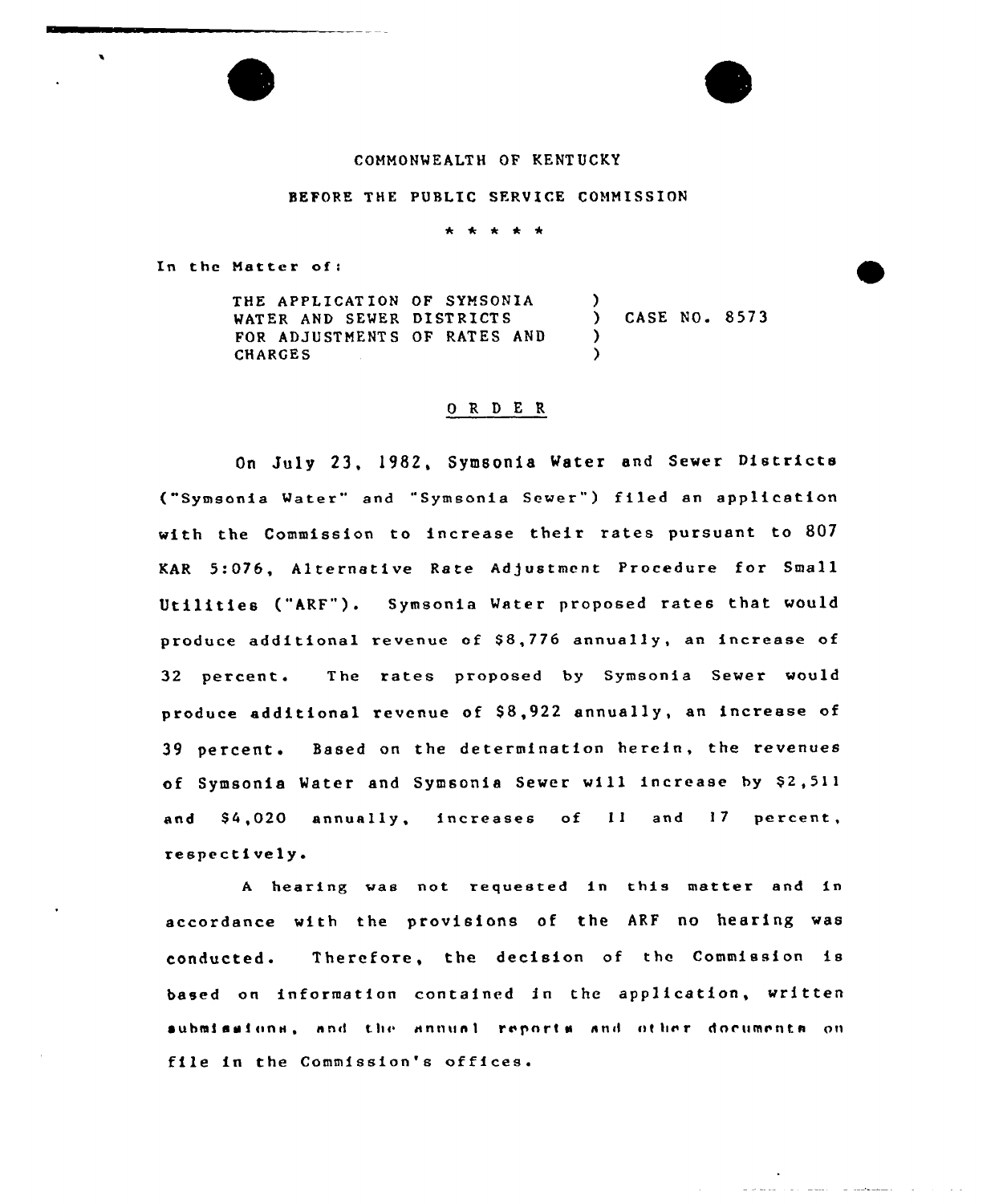### COMMENTARY

Symsonia Water is <sup>a</sup> nonprofit water distribution system organized and existing under the laws of the Commonwealth of Kentucky, and serves approximately 219 customers in Graves County.

Symsonia Sewer is <sup>a</sup> sanitation district organized and existing under KRS Chapter 220, serving approximately 192 customers in Graves County, Kentucky.

# T EST PERIOD

The Commission has adopted the 12-month period ending December 31, 1981, as the test period for determining the reasonableness of the proposed rates. In utilizing the historical test period, the Commission has given full consideration to known and measurable changes found reasonable.

## REVENUES AND EXPENSES

The ARF was established to provide a simplified and less expensive method for sma11 utilities to apply for rate increases with the commission. In this instance, because Symsonia Mater snd Symsonia Sewer were combined utility operations, the Commission found it necessary to conduct a limited audit of the 1981 operations of Symsonia Water and Sewer. <sup>A</sup> copy of the staff audit report has been included in the record in this case and is the basis for determining the revenue requirements herein. Symsonia Mater and Symsonia Sewer proposed several adjustments to revenues and expenses as reflected on pages 5 and 6 of the application. The

 $-2-$ 

والمتحدث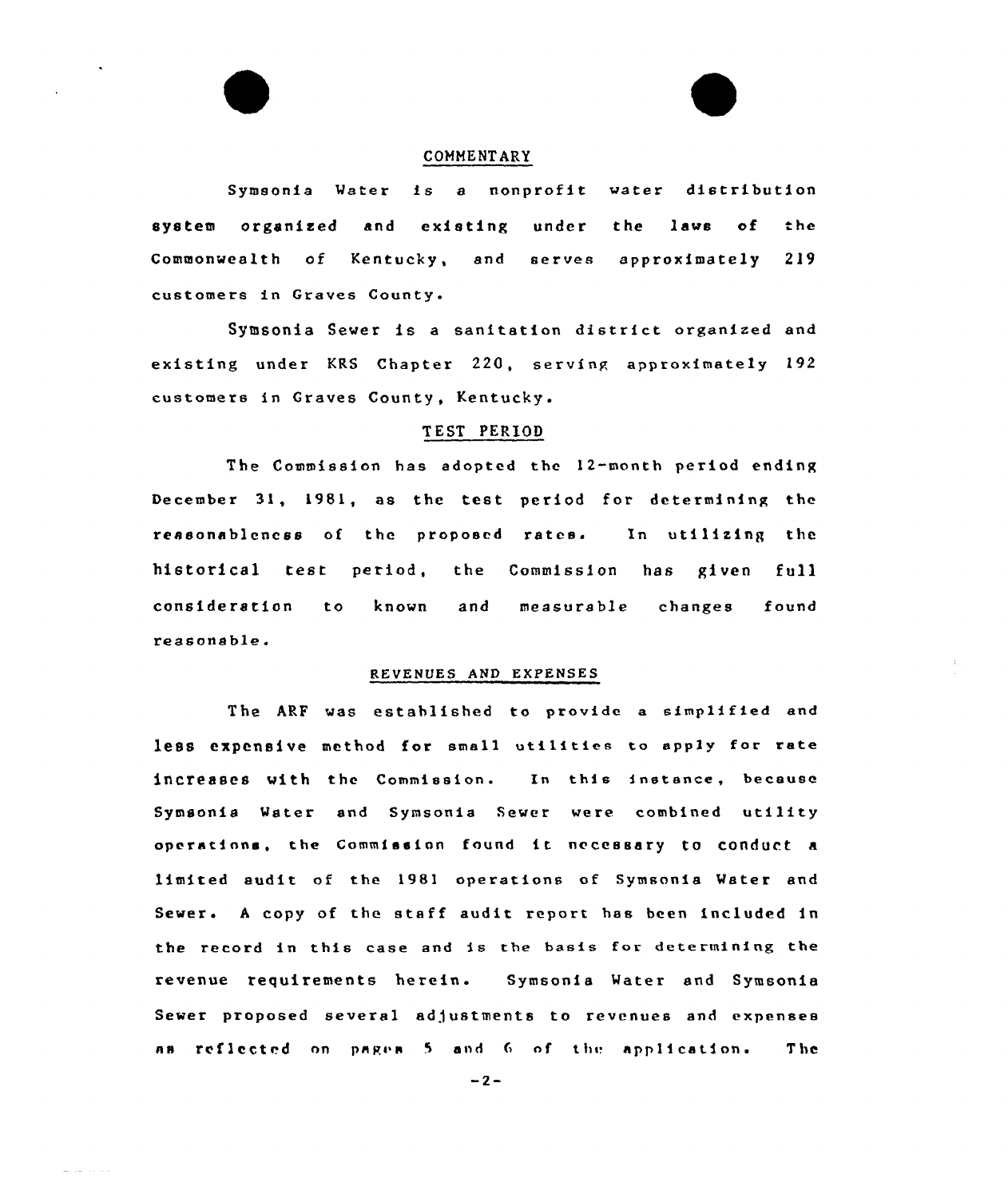



Commission is of the opinion that the proposed adjustments are generally proper and acceptable for rate-making purposes with the following modifications:

### Symsonia Mater

#### Purchased Power Cost

The operating statement compiled during the limited audit indicated that the purchased power cost to be charged to Fuel or Power Purchased for Pumping, Account 622, for 1981 was \$1,491. The Commission has increased this expense by \$481 to reflect the annual cost of electricity based on the current rates of Jackson Purchase RECC. In determining this adjustment, the Commission used the actual volume of electricity purchased during the test year and applied the rates of Jackson Purchase RECC in effect in January 1983.

### Insurance Expense

The operating statement compiled during the limited audit reflected an insurance expense of \$598 for the test year. The Commission has reduced this amount by \$223 to reflect the current rates charged to the utility for property insurance coverage. In determining this adjustment, the Commission has used the actual amount billed by the insurance company in 1981 for 12 months of coverage.

### Depreciation Expense

Symsonia Water accrued depreciation expense for the test year of \$3,816. The Commission finds that depreciation

 $-3-$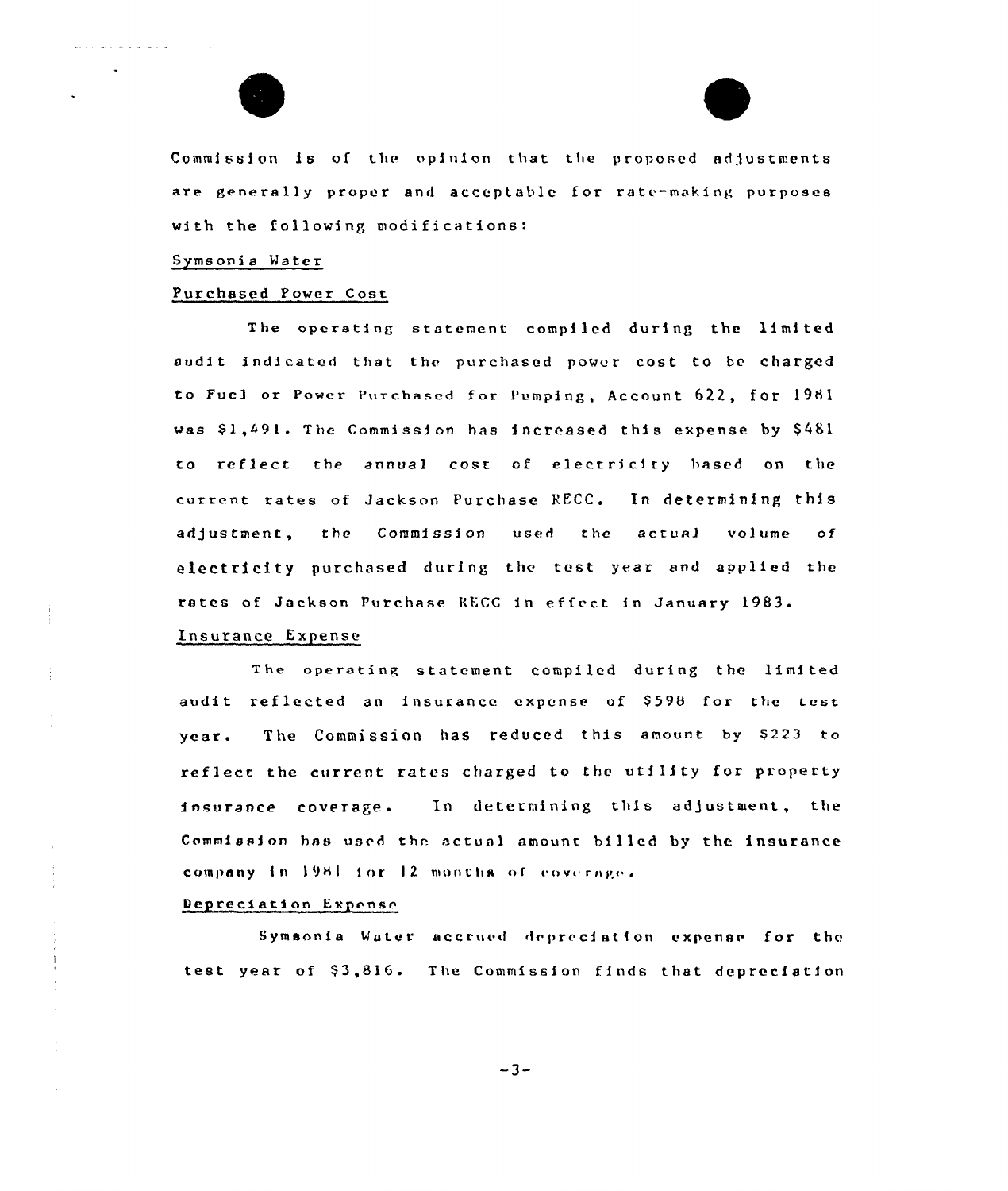expense should be computed for rate-making purposes on the basis of the original cost of the plant in service less contributions in aid of construction. The record herein reflects that the level of contributions in aid  $\circ f$ construction at the end of the test period was \$86,973, which is approximately 46 percent of the total cost of utility plant in service. Therefore, the Commission has reduced depreciation expense by \$1,813 to exclude depreciation on plant paid for with contributions in aid of construction.

## Interest Expense

1

Interest expense has been reduced by \$158 to reflect the annual interest expense on long-term debt outstanding at the end of the test period.

After consideration of the aforementioned adjustments the Commission finds that Symsonia Water's test period operations are as follows:

|                    | Actual <sup>1</sup><br>Test Period | Pro Forma<br>Adjustments | Adjusted<br>Test Year |
|--------------------|------------------------------------|--------------------------|-----------------------|
| Operating Revenue  | \$22,483                           |                          | \$22,483              |
| Operating Expenses | 17,751                             | (1, 555)                 | 16,196                |
| Operating Income   | $\sqrt{6}$ 4,732                   | 51,555                   | \$6,287               |
| Other Income       | 224                                |                          | 224                   |
| Other Deductions   | 4,007                              | 158                      | 3,849                 |
| Net Income         | 949                                |                          |                       |

on Limited Audit of Symsonia Water and Report Sewer Districts Filed April 15, 1983.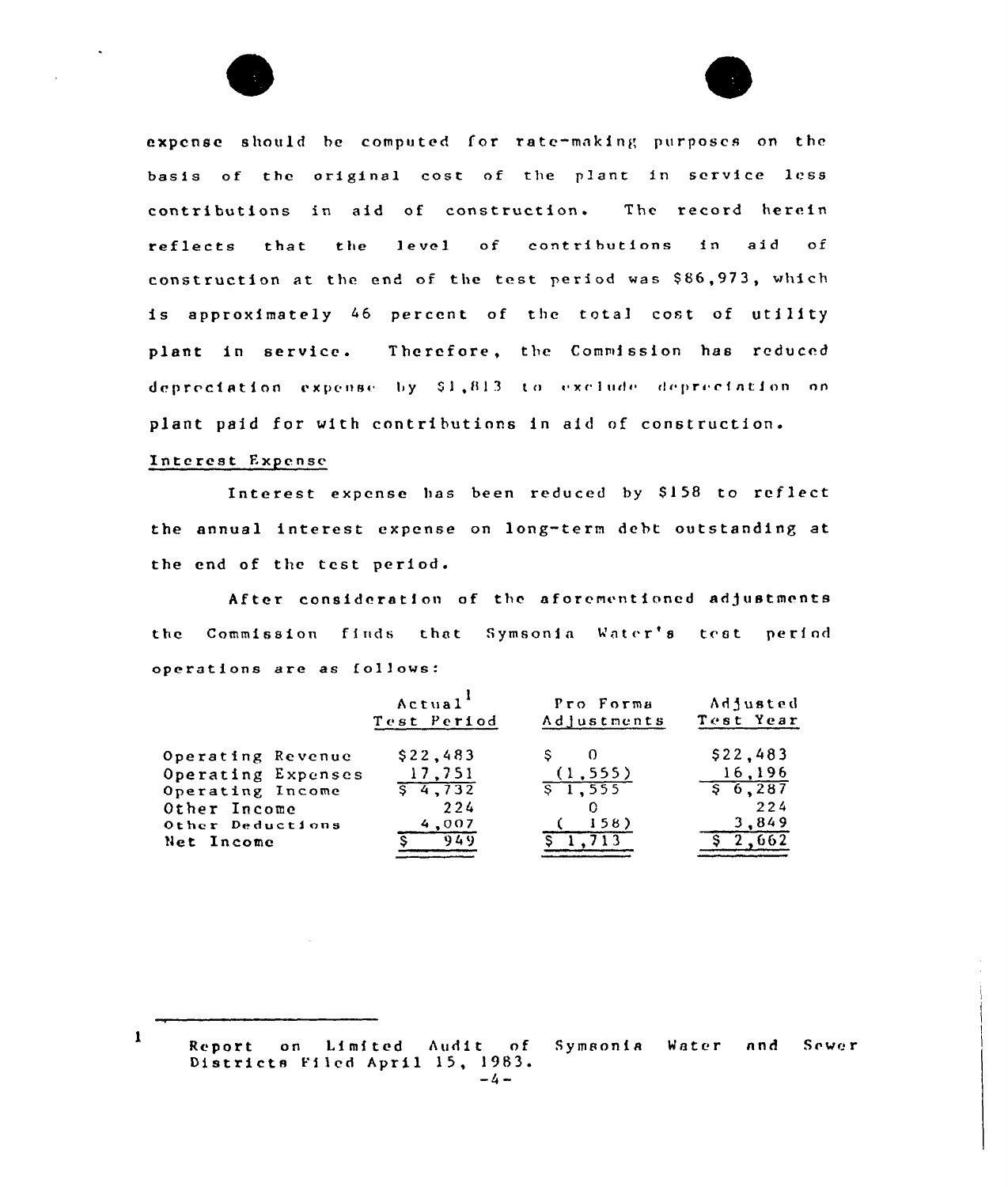

## Symsonia Sewer

#### Operating Revenue

The Commission has increased test year revenue by \$460 to reflect the amount of revenue produced hy the current rate based on the number of customers nt the end of the test period.

المالي سوادا الواردة

### Power Purchased Cost

The operating statement compiled during the limited audit indicated that the purchased power cost to be charged to Fuel or Power Purchased for Pumping or Treatment, Accoun 703, for 1981 was \$5,673. The Commission has increased this adjustment by 91,752 to reflect the annual cost of electricity based on the current rates of Jackson Purchase RECC. dot a strategic state of the state of the state of the state of the state of the state of the state of the state of the state of the state of the state of the state of the state of the state of the state of the state of th In determining this adjustment, the Commission used the actual volume of electricity purcliased during the test year and applied thc rates of Jackson Purchase RECC in effect in January 1983.

## Insurance Expense

The operating statement compiled during thc limited audit refelcted an insurance expense of \$1,100. The Commission has reduced this amount by \$223 to reflect the current rates charged to the utility for property insurance coverage. In determining this adjustment, the Commission has used the actual amount billed by the insurance company in 1981 for 12 months of coverage.

 $-5-$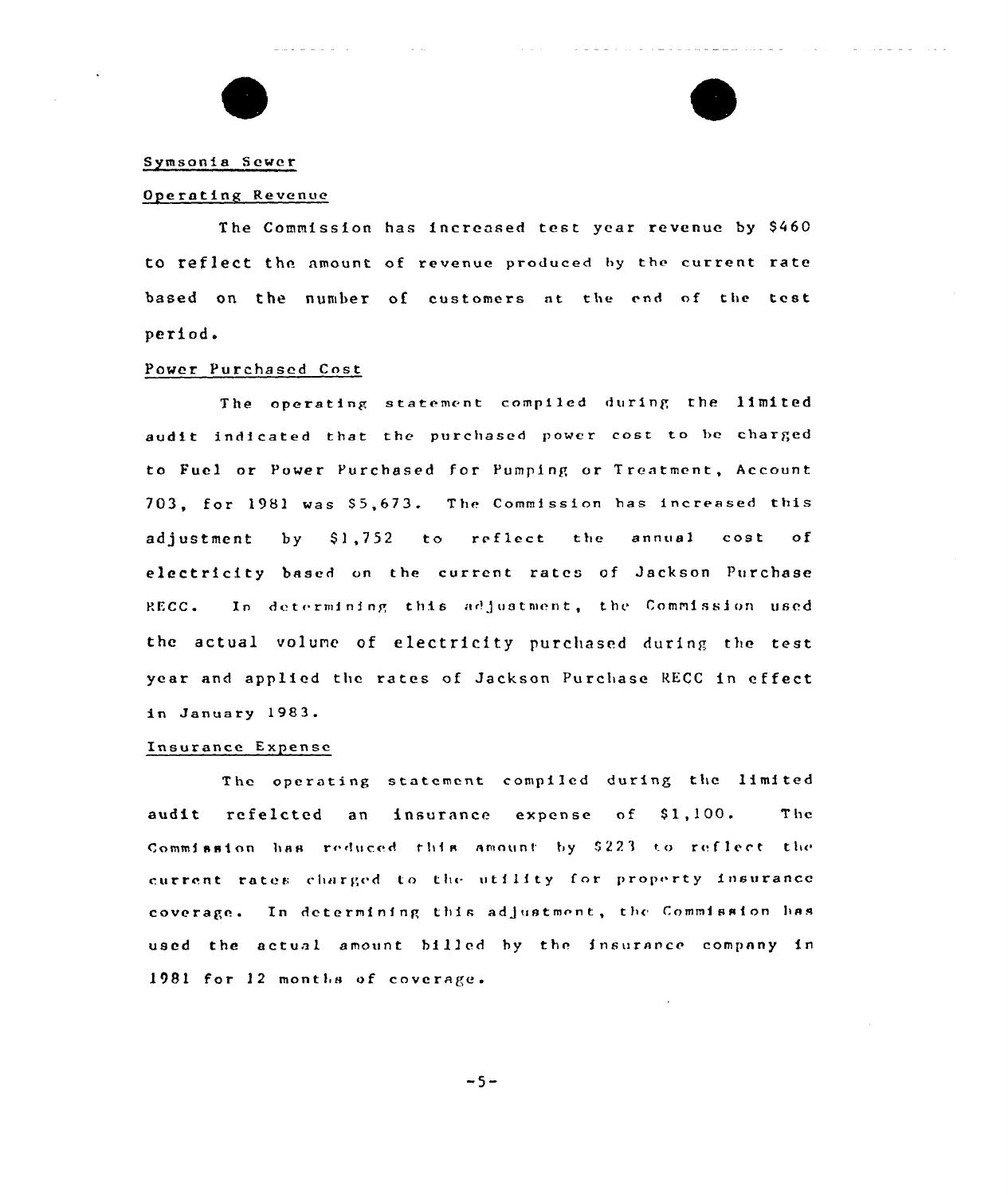# Depreciation Expense

Symsonia Sewer accrued depreciation expense for the test year of \$20,186. As stated previously in this Order, the Commission finds that depreciation expense should be computed for rate —making purposes on the basis of the original cost of the plant in service less contributions in aid of construction. The record herein reflects that the level of contributions in aid of construction at the end of the test period was  $$1,054,935$ , which is in excess of  $100$ percent of the total cost of utility plant in service. Because the utility plant in service is totally contributed, the Commission has excluded the depreciation expense for tate-waking purposes.

The effect of the allowed adjustments on the operations of Symsonia Sewer is as follows:

|                    | Actual<br>Test Year | Pro Forma<br>Adjustments | Adjusted<br>Test Year |  |
|--------------------|---------------------|--------------------------|-----------------------|--|
| Operating Revenues | \$23,589            | 695                      | \$24, 284             |  |
| Operating Expenses | 44,496              | (15, 073)                | 29,423                |  |
| Operating Income   | $\S(20, 907)$       | \$15,768                 | \$(5,139)             |  |
| Other Income       | 5,131               |                          | 5,131                 |  |
| Net Income         | S(15.776)           | \$15,768                 |                       |  |

## REVENUE REQUIREMENTS - SYMSONIA WATER

Symsonia Water's annual debt service requirrment is \$7,518. The adjusted test period operating statement reflects net income of S2,662 which provides inadequate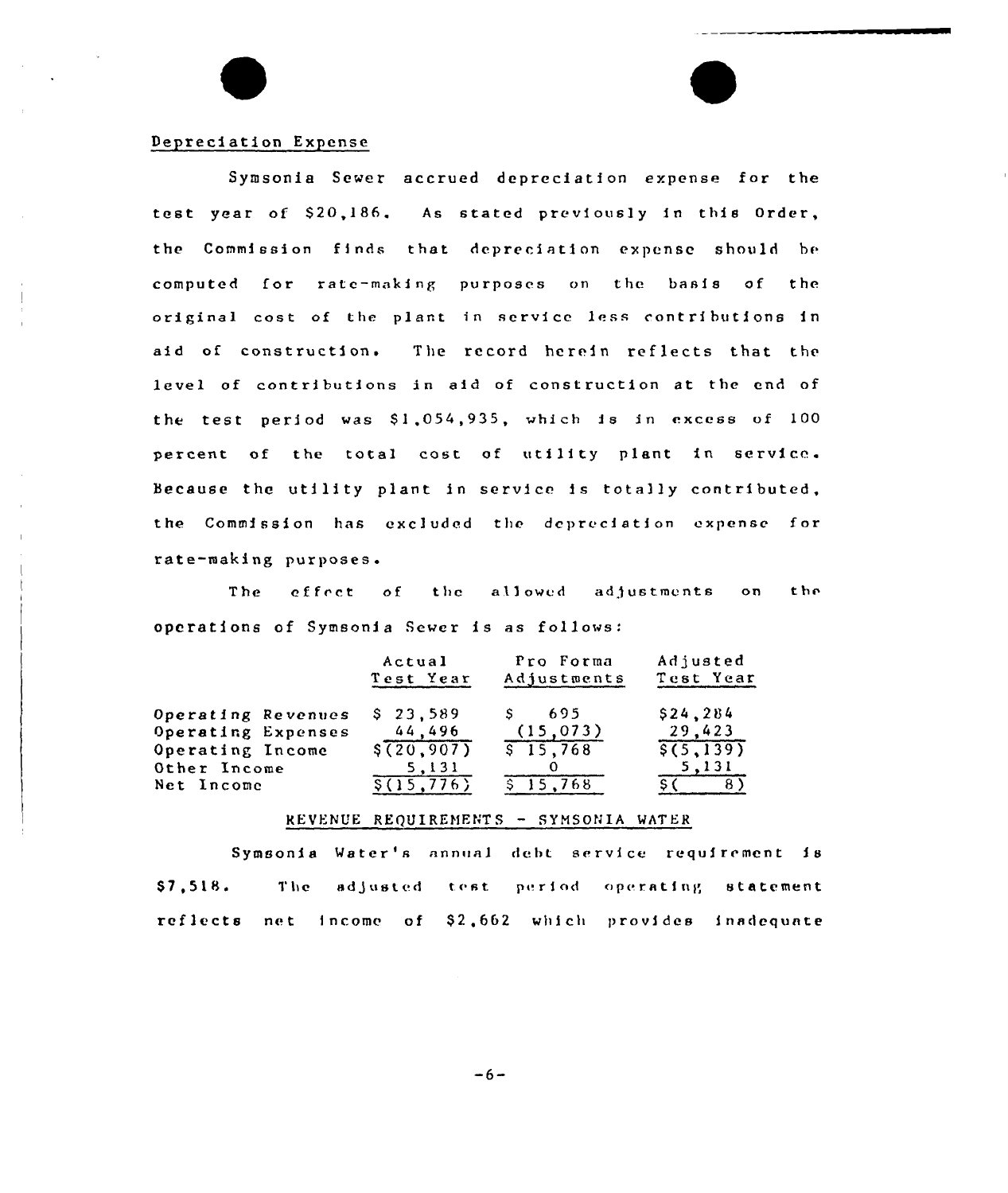

#### REVENUE REQUIREMENTS - SYMSONIA SEVER

The Commission is of the opinion that the operating ratio<sup>2</sup> of 88 percent is fair, just and reasonble and should be used to determine the revenue requirements of Symsonia Sewer. This methodology will provide sufficient revenue to permit Symsonia Sewer to pay its operating expenses and provide a reasonable surplus. Therefore, the Commission finds that Symsonia Sewer is entitled to increase its rates to produce total revenues of \$33,435, including other income of \$5,131 which will require an increase in revenues of  $$4,020$  annually.

#### Summary

The Commission, after consideration of the evidence of record and being advised, is of the opinion and finds that:

Operating Ratio - Operating Expenses + Depreciation + Taxes Gross Revenues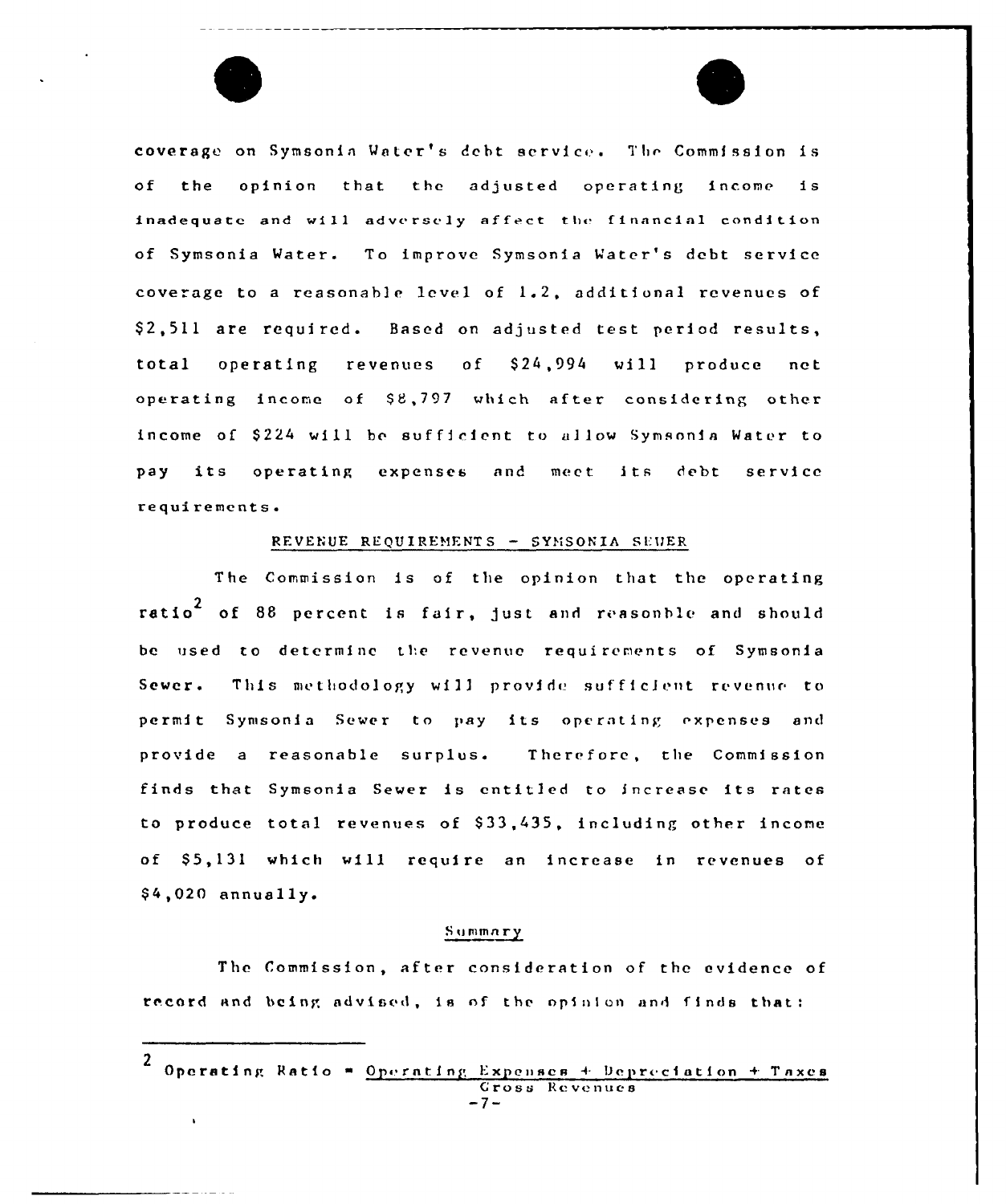1. The rates in Appendix A are fair, just and reasonable rates for Symsonia Water and Symsonia Sewer in that they will produce annual operating revenues of approximately \$24,994 for Symsonia Water and \$28,304 for Symsonia Sever and should be approved. These revenues will be sufficient to meet Symsonia Water's and Symsonia Sewer '8 operating expenses found reasonable for rate-making purposes, service their debt, and provide a reasonable surplus.

2. The rates proposed by Symsonia Water and Symsonia Sewer would produce revenue in excess of that found reasonable herein and should be denied.

IT IS THEREFORE ORDERED that the rates in Appendix A be and they hereby are approved for service rendered by Symsonia Water and Symsonia Sewer on and after the date of this Order.

IT IS FURTHER ORDERED that the rates proposed by Symsonia Water and Symsonia Sewer be and they hereby are denied.

IT IS FURTHER ORDERED that within 30 days from the date of this Order Symsonia Water and Symsonia Sewer shall file with this Commission its revised tariff sheets setting out the rates approved herein.

 $-8-$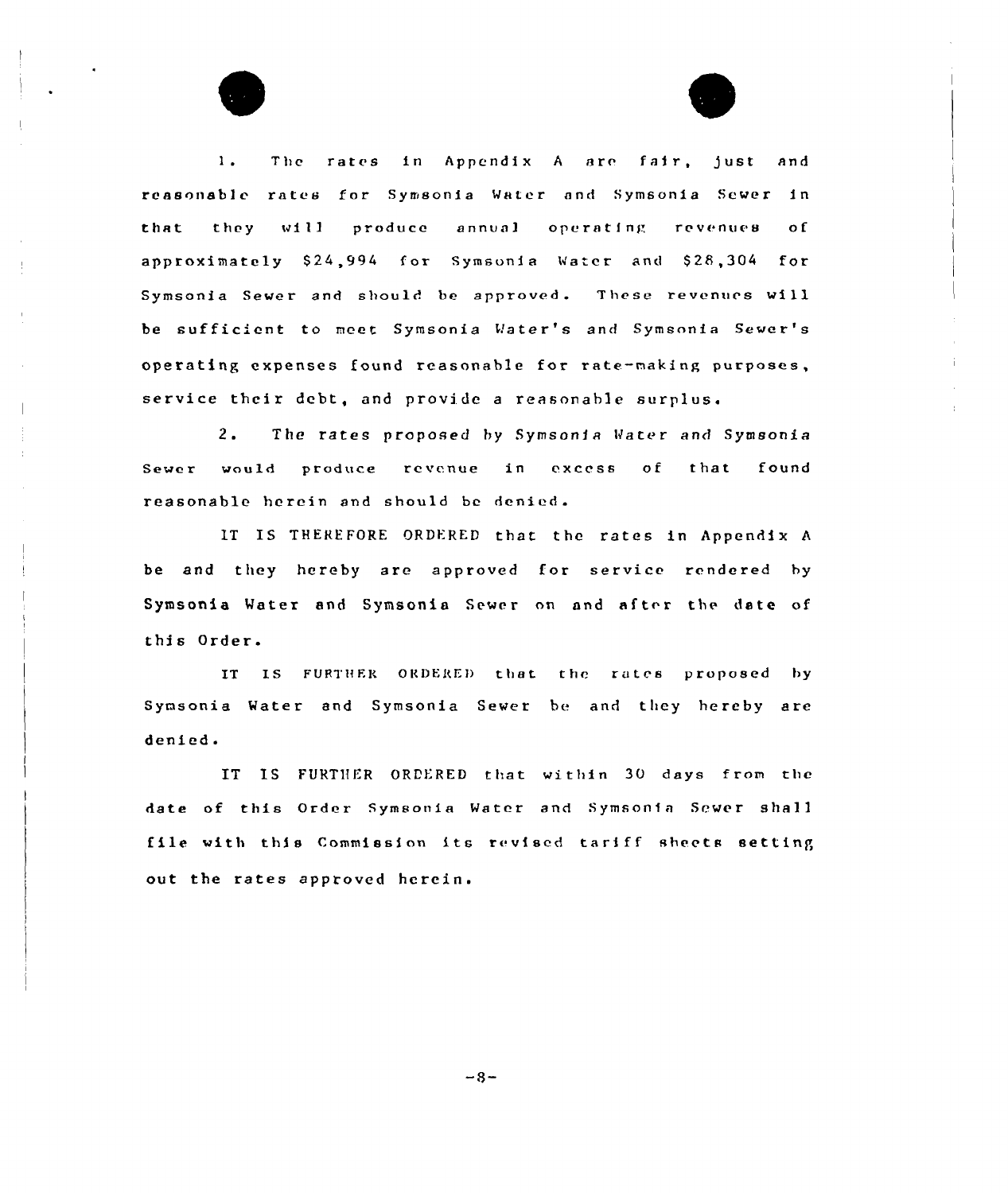



Done at Frankfort, Kentucky, this 6th day of May, 1983.

PUBLIC SERVICE COMMISSION

ul Chairman

andale Vī

Æе Chairman

ive ga Commissioner

ATTEST:

Secretary